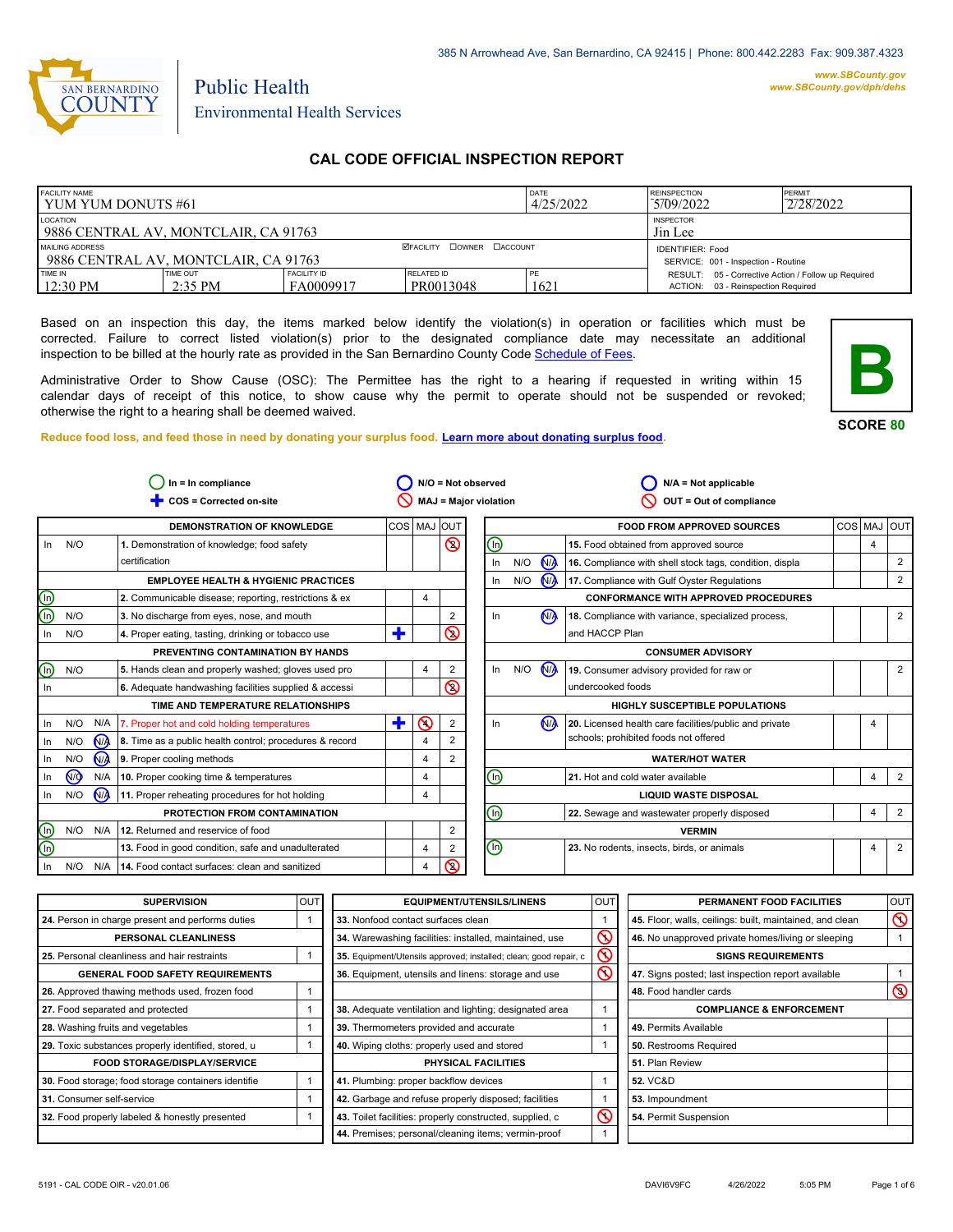

Environmental Health Services

Public Health

# **CAL CODE OFFICIAL INSPECTION REPORT**

| <b>FACILITY NAME</b> | YUM YUM DONUTS #61                                                                                                     |                                                                                                                                                                                                                                                                                                                                                                                                                                                                                                                                                                                                                                                                                                                                                                                                                                                                                                                                                                                                                                                                                                                                                                                                                                                                                                                                                                                                                                                | DATE<br>4/25/2022           |              |  |
|----------------------|------------------------------------------------------------------------------------------------------------------------|------------------------------------------------------------------------------------------------------------------------------------------------------------------------------------------------------------------------------------------------------------------------------------------------------------------------------------------------------------------------------------------------------------------------------------------------------------------------------------------------------------------------------------------------------------------------------------------------------------------------------------------------------------------------------------------------------------------------------------------------------------------------------------------------------------------------------------------------------------------------------------------------------------------------------------------------------------------------------------------------------------------------------------------------------------------------------------------------------------------------------------------------------------------------------------------------------------------------------------------------------------------------------------------------------------------------------------------------------------------------------------------------------------------------------------------------|-----------------------------|--------------|--|
| <b>LOCATION</b>      | 9886 CENTRAL AV, MONTCLAIR, CA 91763                                                                                   |                                                                                                                                                                                                                                                                                                                                                                                                                                                                                                                                                                                                                                                                                                                                                                                                                                                                                                                                                                                                                                                                                                                                                                                                                                                                                                                                                                                                                                                | <b>INSPECTOR</b><br>Jin Lee |              |  |
|                      |                                                                                                                        | 7. PROPER HOT AND COLD HOLDING TEMPERATURES                                                                                                                                                                                                                                                                                                                                                                                                                                                                                                                                                                                                                                                                                                                                                                                                                                                                                                                                                                                                                                                                                                                                                                                                                                                                                                                                                                                                    |                             | <b>MAJOR</b> |  |
| <b>POINTS</b>        | Compliance date not specified<br><b>Complied on 4/25/2022</b><br>Violation Reference - HSC -<br>113996, 113998, 114037 | Inspector Comments: Observed the following potentially hazardous food temperatures to be stored at<br>improper holding temperatures at the front cold holing unit and reach-in refrigeration unit:<br>1. Approximately two (2) lbs. of turkey ham was measured at 52 degree F.<br>2. Approximately two (2) lbs. of ham was measured at 54 degree F.<br>3. Approximately two (2) lbs. of cream cheese was measured at 56 degree F.<br>4. Approximately one (1) lb. of sliced tomato was measured at 45 degree F.<br>5. Approximately two (2) lbs. of shredded cheese were measured at 46 degree F.<br>The person in charge stated above foods were stored for 10 to 15 minutes.<br>6. Half (1/2) gallon of milk was measured at 60 degree F.<br>7. One (1) quart of half and half was measured at 58 degree F.<br>8. Three (3) 15 oz. cans of whipping cream were measured at 62 degree F.<br>The person in charge stated milk, half and half, and whipping cream were stored for more than four (4)<br>hours.<br>Maintain the temperature of all potentially hazardous foods at or below 41 degree F when cold holding and<br>above 135 degree F when hot holding at all times.<br>Corrected on site. The hams, cheeses, and sliced tomato were removed and stored in the small reach-in<br>refrigeration unit under the cold holding unit. The milk, half and half, and whipping cream were removed and<br>discarded by the person in charge. |                             |              |  |
|                      |                                                                                                                        |                                                                                                                                                                                                                                                                                                                                                                                                                                                                                                                                                                                                                                                                                                                                                                                                                                                                                                                                                                                                                                                                                                                                                                                                                                                                                                                                                                                                                                                |                             |              |  |

**Violation Description:** Potentially hazardous foods shall be held at or below 41F or at or above 135F. (113996, 113998, 114037, 114343(a))

**More Information: <https://youtu.be/RI6w5DtEs7w>**

# **1. DEMONSTRATION OF KNOWLEDGE; FOOD SAFETY CERTIFICATION**

| <b>POINTS</b> | Compliance date not specified<br>Not In Compliance | <b>Inspector Comments:</b> Observed no Food Manager Certification at the time of inspection.                                                                                                                                                     |
|---------------|----------------------------------------------------|--------------------------------------------------------------------------------------------------------------------------------------------------------------------------------------------------------------------------------------------------|
|               | Violation Reference - HSC -<br>113947-113947.1     | Observed during the inspection and one of the following occurred more than sixty (60) days prior: change<br>of ownership; commencement of facility operation (facility began operation); or the prior certified food<br>manager left employment. |
|               |                                                    | Provide a valid Food Manager Certificate from one of the below accredited organization that has been                                                                                                                                             |
|               |                                                    | certified by the American National Standards Institute (ANSI):                                                                                                                                                                                   |
|               |                                                    | • 360training.com, Inc.                                                                                                                                                                                                                          |
|               |                                                    | • Learn2Serve® Food Protection Manager Certification Program                                                                                                                                                                                     |
|               |                                                    | • National Registry of Food Safety Professionals                                                                                                                                                                                                 |
|               |                                                    | • Food Protection Manager Certification Program                                                                                                                                                                                                  |
|               |                                                    | • National Restaurant Association-ServSafe® Food Protection Manager Certification Program                                                                                                                                                        |
|               |                                                    | • Prometric Inc.- Food Protection Manager Certification Program                                                                                                                                                                                  |
|               |                                                    | Provide a valid Food Manager Certificate within 60 days to avoid a billable re-inspection with a minimum                                                                                                                                         |
|               |                                                    | charge of \$122.50. Original certificate must be provided.                                                                                                                                                                                       |

**Violation Description:** All food employees shall have adequate knowledge of and be trained in food safety as it relates to their assigned duties. (113947) Food facilities that prepare, handle or serve non-prepackaged potentially hazardous food, shall have an employee who has passed an approved food safety certification examination. (113947-113947.1)

**More Information: <http://www.sbcounty.gov/uploads/dph/dehs/Depts/EnvironmentalHealth/FormsPublications/FoodSafetyPracticesOverview.pdf>**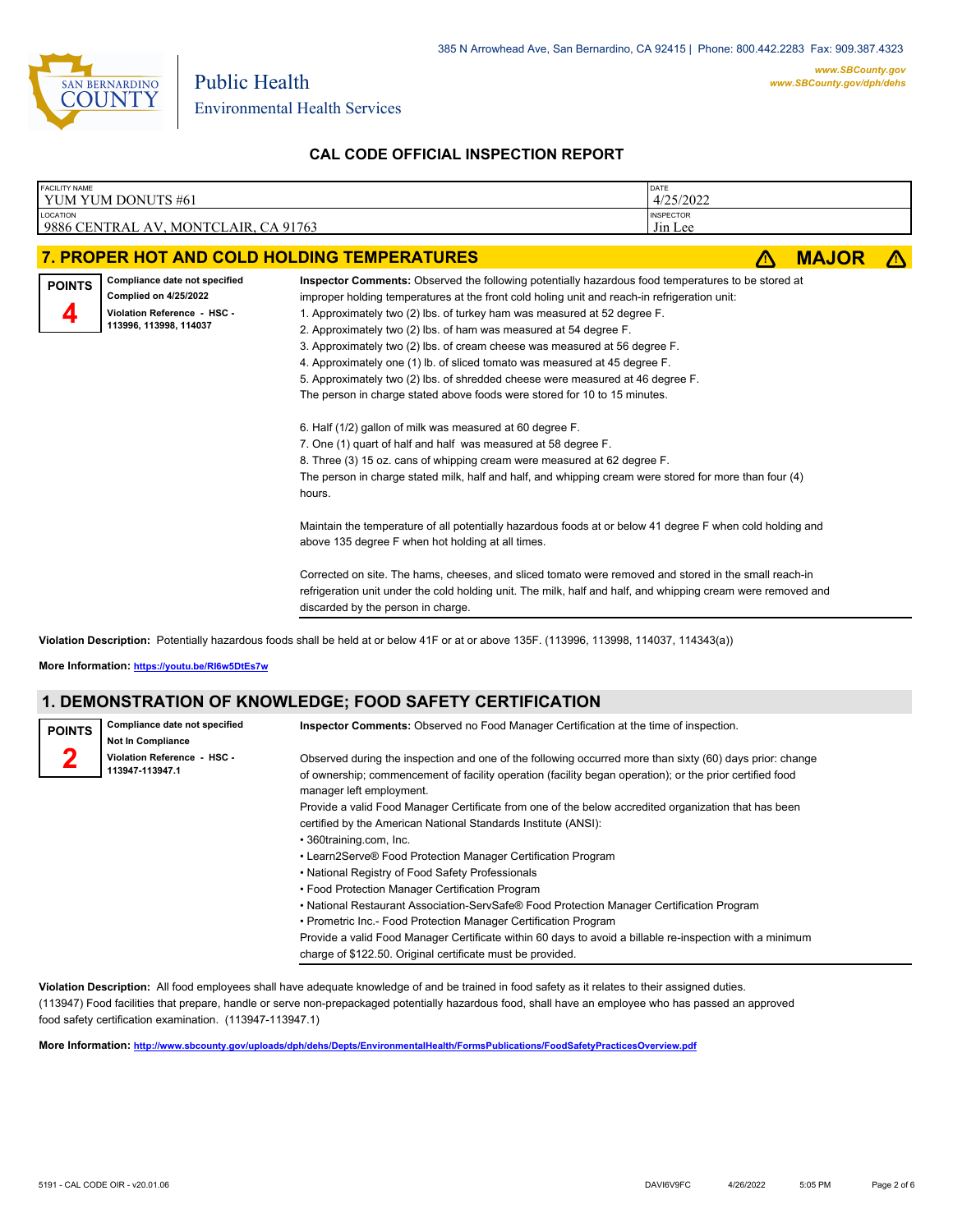

*www.SBCounty.gov [www.SBCounty.gov/dph/dehs](http://www.sbcounty.gov/dph/ehsportal)*

**CAL CODE OFFICIAL INSPECTION REPORT**

| <b>FACILITY NAME</b>                                                | <b>DATE</b>                 |
|---------------------------------------------------------------------|-----------------------------|
| YUM YUM DONUTS #61                                                  | 4/25/2022                   |
| <b>LOCATION</b><br>9886<br>. CA 91763<br>- CENTRAL AV<br>MONTCLAIR. | <b>INSPECTOR</b><br>Jin Lee |

# **4. PROPER EATING, TASTING, DRINKING OR TOBACCO USE**

**Compliance date not specified Complied on 4/25/2022 Violation Reference - POINTS 2**

**Inspector Comments:** Observed sn employee opened coffee cup and sandwich to be stored on a donut and juice preparation table in the kitchen.

All employees must eat and drink away from food storage and food preparation areas.

Corrected on site. The manager removed the coffee cup and sandwich from the food preparation table.

**Violation Description:** Employees shall not eat, drink, or use tobacco in non-designated areas where contamination may result. (113977) An employee shall not use a utensil to taste food more than once without being properly washed, rinsed and sanitized between uses. (113976)

#### **6. ADEQUATE HANDWASHING FACILITIES SUPPLIED & ACCESSIBLE**

**POINTS 2**

**Compliance date not specified Not In Compliance Violation Reference -** 

**Inspector Comments:** Observed no paper towels in the paper towel dispenser at the front handwashing sink.

Provide and maintain the paper towels in the paper towel to all handwashing sink at all times.

**Violation Description:** Handwashing soap and towels or drying device shall be provided in dispensers; dispensers shall be maintained in good repair. (113953.2) Adequate facilities shall be provided for hand washing. (113953, 113953.1, 114067(f)). Handwashing sink is not separated from a warewashing sink by a 6 inch high metal splashguard or 24 inch separation. (113953) Handwashing sinks shall not be obstructed, inaccessible, used improperly or kept unclean. (113953.1)

## **14. FOOD CONTACT SURFACES: CLEAN AND SANITIZED**

**Compliance date not specified Not In Compliance Violation Reference - HSC - 113984(e), 114097, 114099 POINTS 2 Inspector Comments:** 1. Observed brown mold-like growth on the back deflector board inside of the ice making machine. Growth was not actively touching the ice. Empty, clean, and sanitize this machine. Ensure that all food contact surfaces are kept clean and sanitized at all times.

> 2. Observed sanitized water nesting in washed white plastic containers, stacked within one another stored on the drain board at the 3-compartment sink.

> Discontinue this practice. Ensure to allow all equipment and utensils to adequately drain and air-dry before reuse and storage.

**Violation Description:** All food contact surfaces of utensils and equipment shall be clean and sanitized. (113984(e), 114097, 114099.1, 114099.4, 114099.6, 114101 (b-d), 114105, 114109, 114111, 114113, 114115 (a, b, d), 114117, 114125(b), 114135, 114141)

**More Information: <https://youtu.be/Gz6zPqZtv2s>**

## **34. WAREWASHING FACILITIES: INSTALLED, MAINTAINED, USED; TEST STRIPS**

| <b>POINTS</b> | <b>Compliance date not specified</b> | Inspector Comments: Observed no chlorine sanitizer test strips in the kitchen.                                |  |  |  |  |
|---------------|--------------------------------------|---------------------------------------------------------------------------------------------------------------|--|--|--|--|
|               | <b>Not In Compliance</b>             |                                                                                                               |  |  |  |  |
|               | Violation Reference - HSC -          | Provide and maintain chlorine sanitizer test strips for purposes of measuring sanitizer concentrations at the |  |  |  |  |
|               | 114067(f,g), 114099                  | cloth sanitizer bucket and 3-compartment sink sanitizer compartment.                                          |  |  |  |  |

**Violation Description:** Food facilities that prepare food shall be equipped with warewashing facilities. Testing equipment and materials shall be provided to measure the applicable sanitization method. (114067(f,g), 114099, 114099.3, 114099.5, 114101(a), 114101.1, 114101.2, 114103, 114107, 114125) A thermometer must be readily available to monitor the temperature of the water at the warewashing sink. A warewashing sink used to wash wiping cloths, wash produce, or thaw food must be cleaned and sanitized before and after each use.

**More Information: <https://youtu.be/tH1OqFuAy9Y>**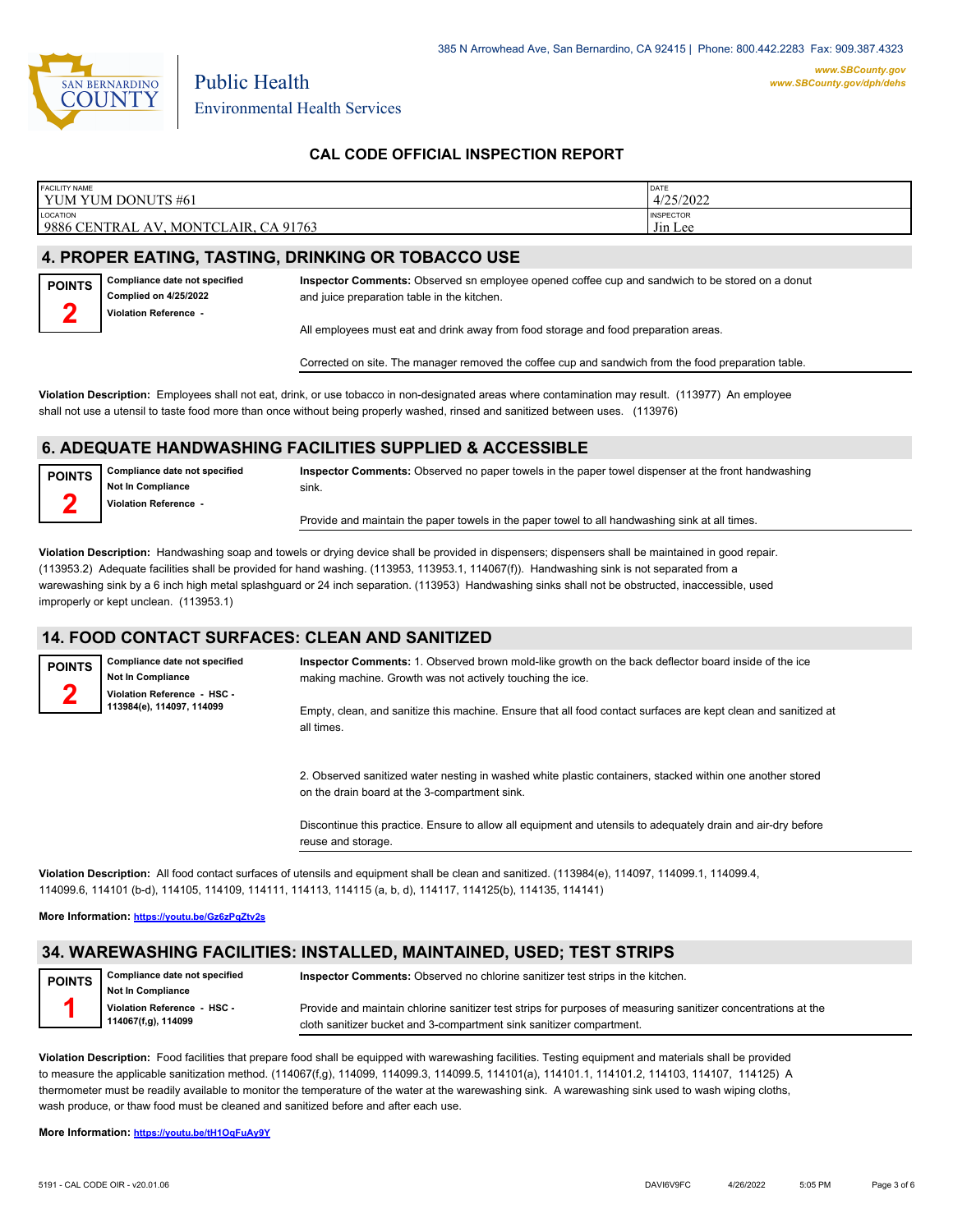

Public Health Environmental Health Services

# **CAL CODE OFFICIAL INSPECTION REPORT**

| <b>FACILITY NAME</b> | YUM YUM DONUTS #61                                                                                            |                                                                                                                                                                                                                                                                         | DATE<br>4/25/2022           |
|----------------------|---------------------------------------------------------------------------------------------------------------|-------------------------------------------------------------------------------------------------------------------------------------------------------------------------------------------------------------------------------------------------------------------------|-----------------------------|
| <b>LOCATION</b>      | 9886 CENTRAL AV, MONTCLAIR, CA 91763                                                                          |                                                                                                                                                                                                                                                                         | <b>INSPECTOR</b><br>Jin Lee |
|                      |                                                                                                               | 35. EQUIPMENT/UTENSILS - APPROVED; INSTALLED; CLEAN; GOOD REPAIR, CAPACITY                                                                                                                                                                                              |                             |
| <b>POINTS</b>        | Compliance date not specified<br>Not In Compliance<br>Violation Reference - HSC -<br>114130, 114130.1, 114130 | Inspector Comments: 1. Measured internal temperature of small reach-in refrigeration unit next to<br>handwashing sink at 51.5 degree F.<br>Repair or replace this refrigeration unit so that all potentially hazardous foods are held at or below 41 F at all<br>times. |                             |
|                      |                                                                                                               | 2. Observed a door gasket is deteriorated.<br>Repair door to factory specifications providing a tight seal.                                                                                                                                                             |                             |
|                      |                                                                                                               | 3. Observed one (1) white non-commercial/ANSI approved chest freezer by the employee's restroom.<br>All new and replacement food-related equipment must be certified by an ANSI accredited certification<br>program to be approved by this agency.                      |                             |
|                      |                                                                                                               | Violation Description: All utensils and equipment shall be fully operative and in good repair (114175). All utensils and equipment shall be approved                                                                                                                    |                             |

**Violation Description:** All utensils and equipment shall be fully operative and in good repair. (114175). All utensils and equipment shall be approved, installed properly, and meet applicable standards. (114130, 114130.1, 114130.2, 114130.3, 114130.4, 114130.5, 114132, 114133, 114137, 114139, 114153, 114155, 114163, 114165, 114167, 114169, 114177, 114180, 114182)

## **36. EQUIPMENT, UTENSILS AND LINENS: STORAGE AND USE**

**Compliance date not specified Not In Compliance Violation Reference - HSC - 114074, 114081, 114119 POINTS 1**

**Inspector Comments:** Observed two (2) CO2 cylinders to be stored and not secured and chained under the preparation sink.

Chain and secure all CO2 cylinders when stored in this facility.

**Violation Description:** All clean and soiled linen shall be properly stored; non-food items shall be stored and displayed separate from food and food-contact surfaces. (114185.3 - 114185.4)Utensils and equipment shall be handled and stored so as to be protected from contamination. (114074 - 114075, 114081, 114119, 114121, 114161, 114178, 114179, 114083, 114185, 114185.2, 114185.5) Pressurized cylinders must be securely fastened to a rigid structure. (114172)

## **43. TOILET FACILITIES: PROPERLY CONSTRUCTED, SUPPLIED, CLEANED**

**Compliance date not specified Not In Compliance Violation Reference - HSC - 114250, 114276 POINTS 1 Inspector Comments:** Observed a missing toilet papers in the toilet paper towel dispenser. Observed a roll of toilet paper to be stored on top of the toilet paper dispenser. Provide and maintain the toilet papers in the toilet paper dispenser at all times.

**Violation Description:** Toilet facilities shall be maintained clean, sanitary and in good repair for use by employees and patrons. Toilet rooms shall be separated by a well-fitting, self-closing door. Toilet tissue shall be provided in a permanently installed dispenser at each toilet. Location of toilet facilities used by patrons shall not be located to pass through food preparation, food storage, or utensil washing areas. (114250, 114250.1, 114276)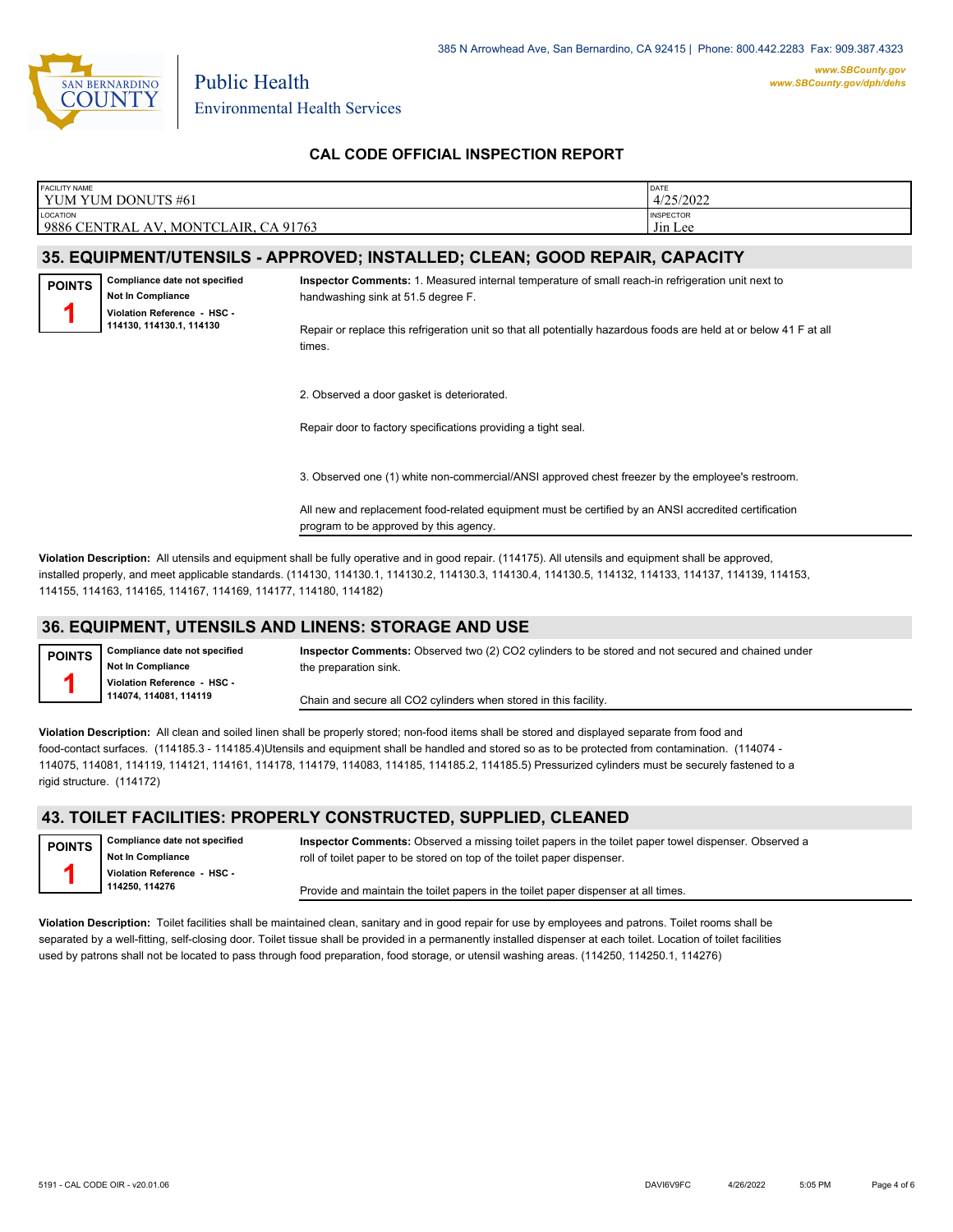

*www.SBCounty.gov [www.SBCounty.gov/dph/dehs](http://www.sbcounty.gov/dph/ehsportal)*

# **CAL CODE OFFICIAL INSPECTION REPORT**

| <b>FACILITY NAME</b><br>DONUTS #61<br>YUM YUM                                           | DATE<br>4/25/2022                                                      |
|-----------------------------------------------------------------------------------------|------------------------------------------------------------------------|
| <b>LOCATION</b><br>9886<br><b>CENTRAL</b><br>CA 91763<br><b>MONTCL</b><br>LAIR.<br>. AV | <b>INSPECTOR</b><br>$\mathbf{r}$ . $\mathbf{r}$<br>J <sub>in</sub> Lee |

## **45. FLOORS, WALLS AND CEILINGS: BUILT, MAINTAINED, AND CLEAN**

**Compliance date not specified Not In Compliance Violation Reference - HSC - 114143 (d), 114266 POINTS 1 Inspector Comments:** Observed food debris on the floor under the donut and juice preparation area. Maintain all floors and all kitchen equipment in a clean and sanitary manner at all times.

**Violation Description:** The walls / ceilings shall have durable, smooth, nonabsorbent, and washable surfaces. All floor surfaces, other than the customer service areas, shall be approved, smooth, durable and made of nonabsorbent material that is easily cleanable. Approved base coving shall be provided in all areas, except customer service areas and where food is stored in original unopened containers. Food facilities shall be fully enclosed. All food facilities shall be kept clean and in good repair. (114143 (d), 114257, 114266, 114268, 114268.1, 114271, 114272) Cleaning must be an approved dustless method. (114268.1) Mats and duckboards, if used, must be removable and easily cleanable. (114272) Open-air barbecues or wood-burning ovens floor surfaces must extend a minimum of five feet and be impervious or easily cleanable. (114143(d))

#### **48. FOOD HANDLER CERTIFICATION**

**Compliance date not specified Not In Compliance Violation Reference - SBCC - 33.0409 POINTS 3 Inspector Comments:** Observed six (6) food handler(s) without current, valid San Bernardino County food handler card(s). Provide a valid San Bernardino County Food Handler Card for each of these workers within two (2) weeks. A missing food handler card information and verification sheet was provided to fill out and fax and return to San Bernardino County Environmental Health Services department. Fax to (909) 387-4323 or send to sbcfoodworker@gmail.com. Failure to do so will result in unannounced billable reinspections to verify compliance.

**Violation Description:** This facility is currently in violation with the food handler certification requirement for San Bernardino County, which states all food handlers must obtain a valid food handler certificate within fourteen (14) days of employment (33.0410, 33.044). Failure to provide proof of food handler certification within fourteen (14) days will result in unannounced billable (at our current hourly rate) re-inspections to verify compliance.

This facility operator must complete the 'Missing Food Handler' form provided by the inspector and email an electronic copy (scans or photos are ok as long as they are readableto sbcfoodworker@gmail.com

**More Information: <https://wp.sbcounty.gov/dph/wp-content/uploads/sites/7/2022/04/SB-Flyer-2019-completed-English-Spanish.pdf>**

#### **IMPORTANT: Risk Based Inspection Frequency**

Food facilities that pose a higher risk level for causing foodborne illness will be subject to an additional inspection, to be billed at the hourly rate as provided in the San Bernardi[no County Code Schedule of Fees](https://codelibrary.amlegal.com/codes/sanbernardino/latest/sanberncty_ca/0-0-0-122474#JD_16.0213B). Facilities that received one or more of the following will be elevated to a high risk tier:

- A score letter of "C" or lower on one of the last two graded inspections,
- A score letter of "B" on two of the last three graded inspections,
- Repeated "four (4) point violation Risk Factor" (critical violation codes 1-23) on the last two inspections, or
- Four (4) or more critical violations (codes 1-23) noted during an inspection, or

#### **Food Establishment Donor Survey**

Will you please take a few moments of your time to co[mplete our Food Establishment Donor Survey?](https://survey123.arcgis.com/share/626bb0fb21674c82832b0c0d557c5e80?field:faid=FA0009917&field:facility_name=YUM%20YUM%20DONUTS%20%2361¢er=34.07,-117.69&field:phone=9096214749) The purpose of this survey is to learn about current food recovery and food waste reduction efforts and struggles throughout San Bernardino County.

The feedback from the survey will help us identify barriers and opportunities, and connect you with nearby charitable feeding organizations so you can donate your surplus fo[od. Once you complete the su](https://arcg.is/WvjGb)rvey, you can view your entry and connect with other donor food establishments and charitable

#### **Overall Inspection Comments**